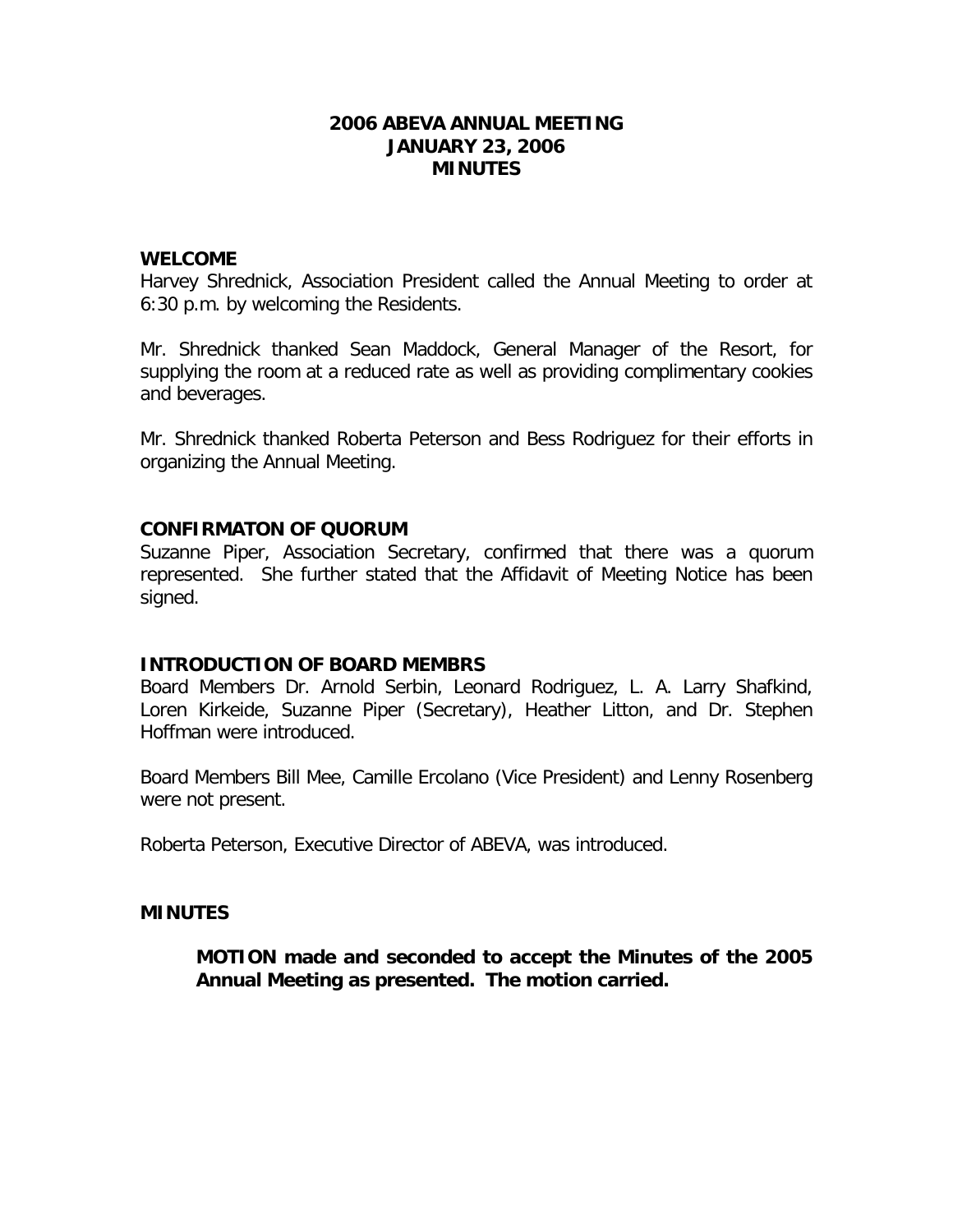# **CLARIFICATION OF VOTING**

Ms. Peterson explained that the new law, ARS 33-1821 (planned communities) provided new rules for the use of proxies and absentee ballots for issues that come before the membership. The use of proxies is now prohibited, which did not affect ABEVA as they have used mail-in ballots for several years. One thing however was not clear – although a ballot must be mailed in by a certain date, the statute does not say you must also allow people to vote at the meeting if they have not already voted by mail. She asked if there were any Residents who did not vote by mail and who would like a ballot. Two Homeowners requested a ballot.

### **COMMUNITY UPDATE**

Mr. Shrednick introduced **Greg Stanton, City Councilman** for the District. He mentioned the upcoming 872 million dollar Bond Election and urged Homeowners to vote. The view wall on 24<sup>th</sup> Street has been completed. Changes on Camelback Road included a fence in the median and countdown timers at the intersection. Construction will begin in March on the Camelback Underpass – it is intended that two lanes of traffic will be kept open. There are about 90,000 cars passing through the 24th and Camelback intersection each day. Squaw Peak Police Precinct will undergo extensive 15.8 million dollar renovation. Plans are available for review for a bridge and art work over the canal just west of 24th Street. Efforts are underway to improve water pressure in the area. There are also several zoning issues in mediation concerning  $26<sup>th</sup>$ and Camelback (Hard Rock).

It was suggested by a homeowner that the landscaping down  $24<sup>th</sup>$  Street is in need of renovation, particularly with the completion of the wall. There is concern about speed on northbound  $24<sup>th</sup>$  Street – additional patrols can be done as well as putting out the trailers that monitor speed.

Mr. Shrednick introduced **Dave Peterson, City of Phoenix,** and Sue Lewin, Engineering Alliance. They spoke about the Camelback Pedestrian Underpass. Homeowners were given current information on the Underpass project. Mr. Peterson gave a brief review of the history of this project, pointing out that original plans were for a bridge overpass. Pedestrian count studies were completed in 2003, clearly indicating the need for a pedestrian walkway, and the decision was made to consider an underpass as opposed to an overpass. Environmental assessments have been completed, an art element has been established, utility companies, Westcor and the Esplanade have all been worked with. Low bid was not a factor – the City was able to select the best contractor for the project. It is hoped the construction contract will go to Council in February, with construction hopefully beginning in March. Cost is estimated to be about \$5 million. Although 3.3 million is secured 50/50 Federal & City,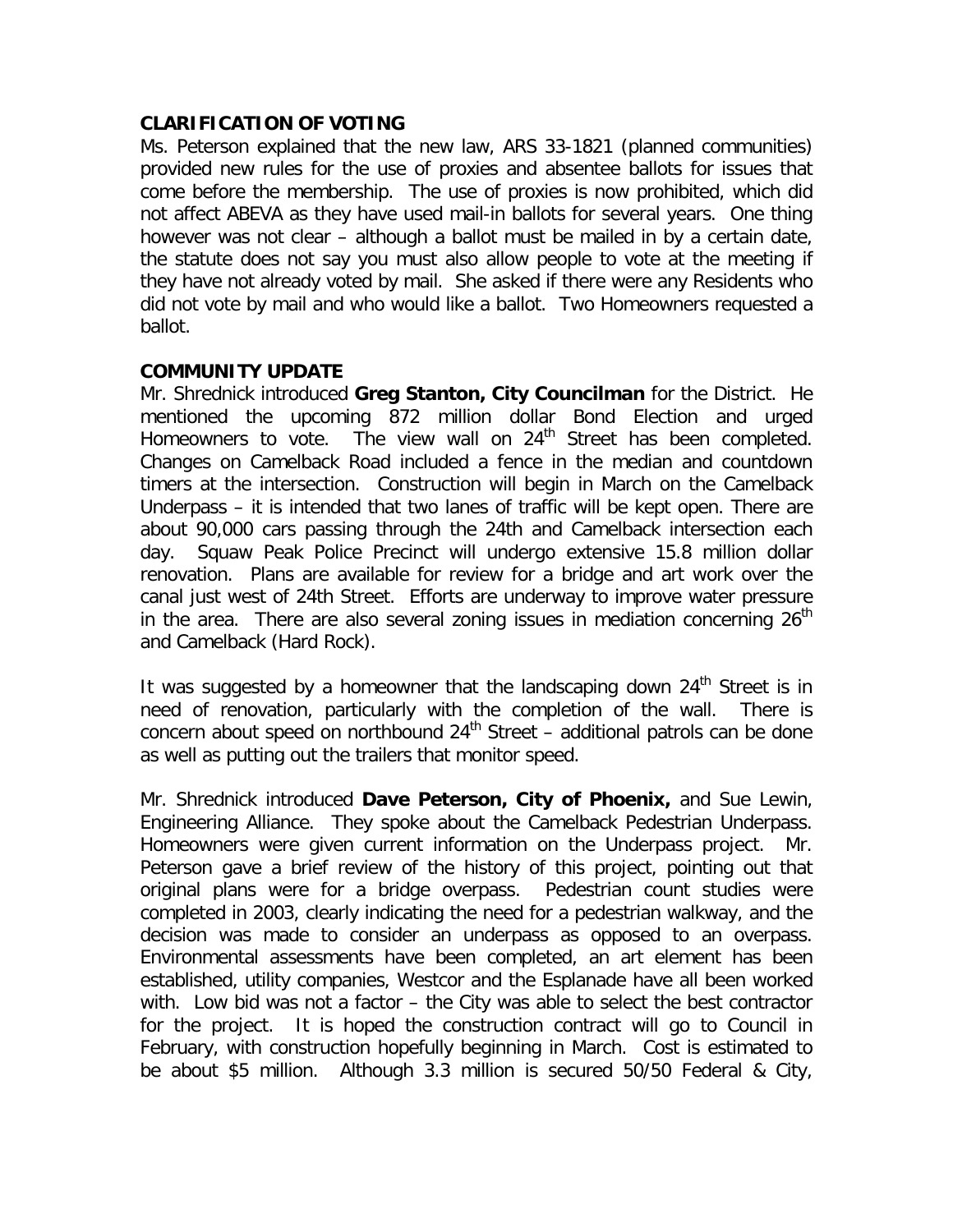additional funding is being arranged. There is also additional funding for landscape enhancement to the 24th and 20th street intersections.

Mr. Shrednick introduced **David Scholl, Senior Vice President of Development for Westcor**, who spoke about plans for Biltmore Fashion Park. The application process began in September 2005 and it is hoped construction will start this month. Parking renovations will begin immediately and all buildings will be refaced. Camelback parking will be addressed in April and May, with heavier construction on the buildings to be done in the summer. Final parking renovations in the northeast section should be done in October and November. A portico will be added over the valet area. The Gallery with renderings will remain open throughout the entire project and homeowners will be kept updated via a newsletter.

A homeowner suggested that work be started at a later time in the morning so as not to be a nuisance to resident in ABEVA. Mr. Scholl stated that the noise ordinance will be strictly adhered to. There will be no addition to the building heights at this time. Impact on selling space will be minimal. There will be about 60-70 additional parking spaces created.

Mr. Shrednick introduced **Sean Maddock, General Manager of the Resort**, who spoke about plans for the Resort. He reported that Hilton will be using the Biltmore and three other resorts to launch a brand – Waldorf-Astoria Collection Resorts and Spas. There will be enhancements to the quality of service, but no major changes to the look of the property. Ownership of the resort stays the same. All team members will remain. It is hoped there will soon be an announcement on a new spa development. The Wrights restaurant and Squaw Peak bar will be renovated.

A homeowner requested that a walking trail be considered going from  $24<sup>th</sup>$  Street to the Resort. This has been discussed on numerous occasions. It was pointed out that the roadway coming from  $24<sup>th</sup>$  Street is in horrible condition – the resort is only patching as problem areas occur during the construction of the two projects on Camino Acequia. There was concern by a homeowner that trees along Thunderbird Trail (near Taliverde) could be removed. Mr. Maddock said he was not aware of any plans for tree removals.

# **ASSOCIATION REMARKS**

Mr. Shrednick read the ABEVA Mission Statement, stating that this is the Charter the Board operates under. He stated that a project has started with Thunderbird Trail, and an initial design of a walking trail has been discussed. It is felt, however, that nothing should be done until some of the construction is completed and construction traffic has decreased. The roads along the new condominiums will also be addressed.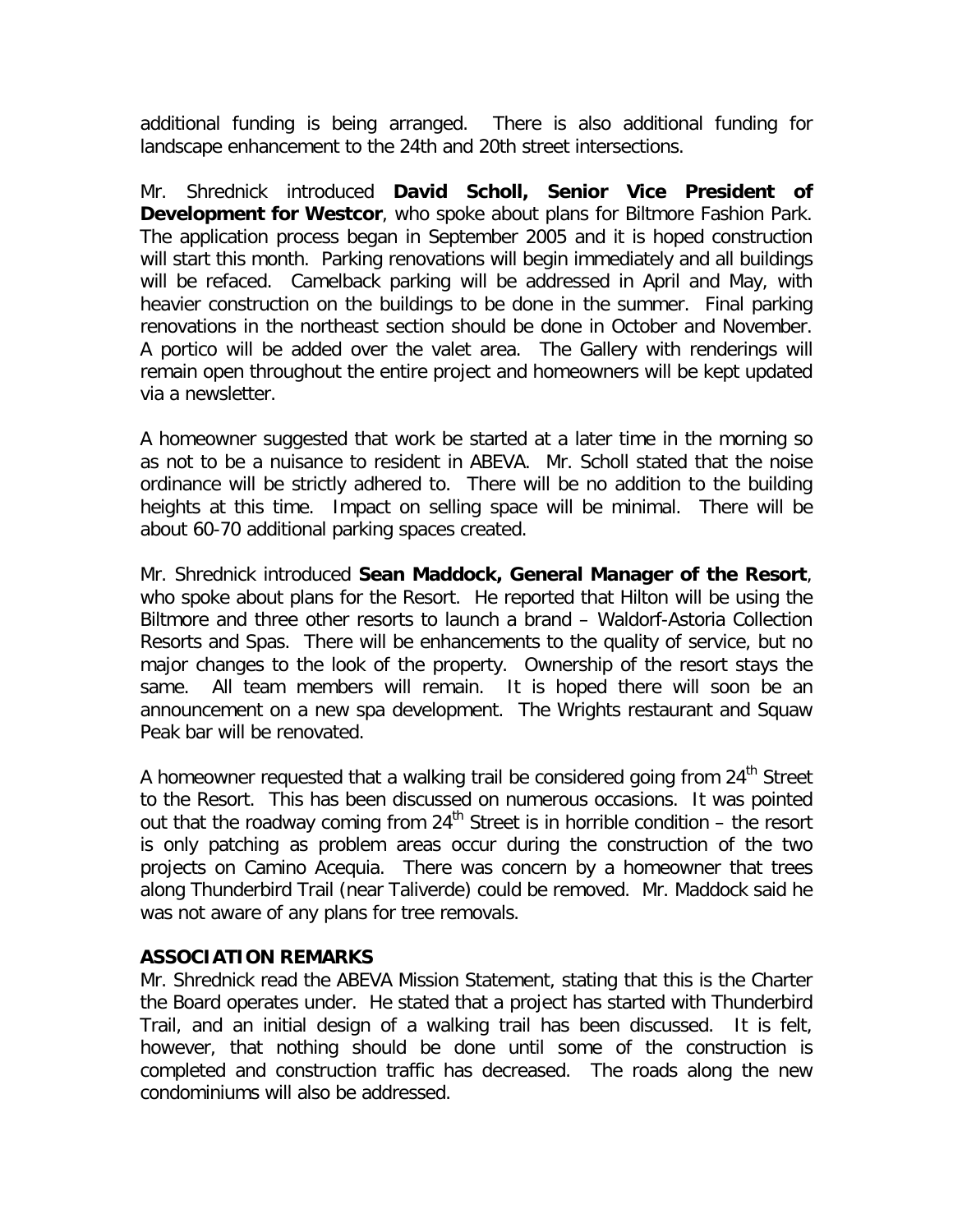## **ELECTION RESULTS**

Mr. Shrednick announced that there were six candidates to fill six open positions. These positions will be filled by Camille Ercolano, Stephen Hoffman, Loren Kirkeide, Suzanne Piper, Leonard Rodriguez, and Harvey Shrednick. Election results were tabulated by the accounting firm of McEntee and Associates. Less than 25% of the residents voted in the election.

# **TREASURERS REPORT**

Loren Kirkeide, Treasurer, reported that ABEVA Annual Dues remained at \$275.00. The current reserve fund will allow the Association to meet future major budgeted expenses.

Reserves will continue to accrue at a rate of \$12,000.00 per year. The Association is in great shape financially.

# **EXECUTIVE DIRECTORS REPORT**

One of the largest amenities is the roving patrol. They make nine tours per day or in excess of 52,000 miles per year. About 3,393 incident reports were written in the past year, an increase of 516 over the previous year. Phone stickers are available at this meeting or from the office.

Through the Biltmore Area Partnership, three projects under way include the establishment of a rubber tire trolley, the pedestrian underpass and the possible establishment of a business district to provide enhanced service to the area. Updates will be given in the ABEVA Briefs.

Ms. Peterson also attends CAI Meetings on behalf of the Association, keeping the Board up to date on all new laws.

There were 278 homes that changed ownership in the past year, generating \$83,400 in additional income to ABEVA.

There are 34 Homeowners who have not paid their annual dues and demand letters have been sent.

There is a lot of information on the website, including the Minutes of all of the Board Meetings and the ABEVA Briefs.

Danny's Car Wash has supplied ABEVA with discount cards for car washes. The cards are available at this meeting.